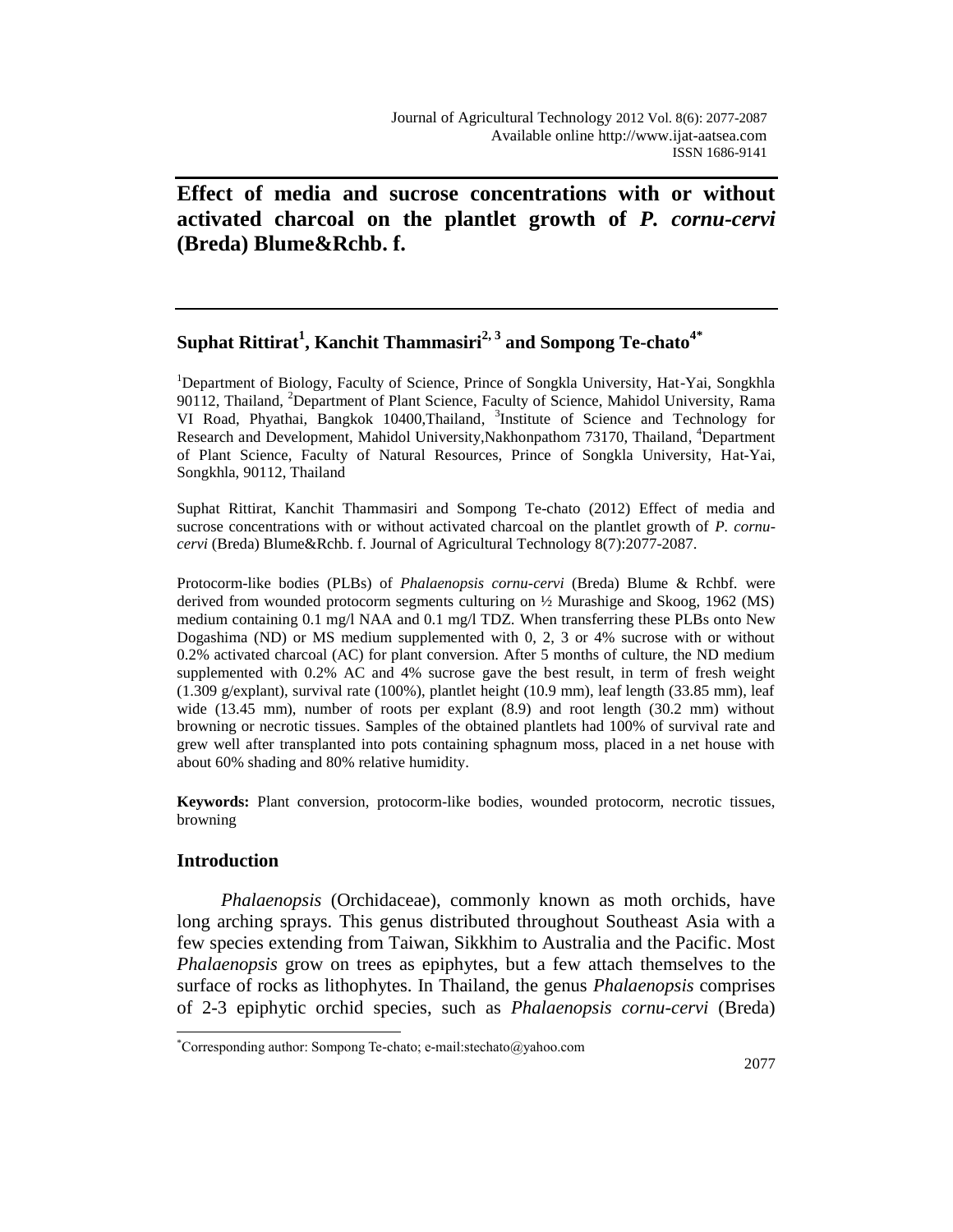Blume & Rchb. f. and *Phalaenopsis decumbens* Holtt. This genus is a monopodial epiphytic orchid is difficult to propagate vegetatively (Kosir*et al*., 2004).

*P. cornu-cervi* (Breda) Blume&Rchb. f. is a monopodial orchid which is difficult to propagate vegetatively and mass propagation of this species was limited. Tissue culture method acts as the powerful approach to propagate the number of plants. Micropropagation was different among plant species, types of explants and culture media. The source of carbon in culture medium is a very important component for proliferation of protocorm-like bodies (PLBs) in many orchids (Sopalun *et al*., 2010). Commonly used of carbon source is sucrose, glucose or fructose. Reports from several laboratories emphasize the importance of the source and concentration of sugars used to promote *in vitro* orchid seed germination, as well as plant growth (Ernest, 1967). However, browning of the PLBs of *P. cornu-cervi* (Breda) Blume & Rchb. f. is a problem during PLBs development. Browning is the result from the accumulation of phenolic compounds that causes loss of growth capacity and tissue death during culture. To solve these problems, activated charcoal (AC) is widely used in culture medium. AC has a very fine network of pores with large inner surface area on which many substances can be adsorbed. AC is often used in tissue culture to improve cell growth and development (Pan and Staden, 1998). It plays a critical role in orchid seed germination of *Cypripedium flavum* (Yan *et al*., 2006) etc. The addition of AC to both liquid and semi-solid media is a recognized practice and its influence in growth and development may be attributed mainly to the adsorption of inhibitory compounds in the culture medium and substancially decreasing the toxic metabolites, phenolic exudation and brown exudate accumulation. (Fridborg *et al*., 1978).

The aim of study was to evaluate the effect of media and sucrose concentrations with or without AC on the plantlet growth of *P. cornu-cervi* from PLBs.

## **Materials and methods**

### *Plant material***s**

Six-month-old green pods by self-pollination were collected from 5-yearold plants of *P. cornu-cervi* (Fig. 1A). Each pod was cleaned by washing with running tap water for a few minutes, subsequently soaked in 95% ethanol and flamed. The pods were cut aseptically half longitudinally on a sterile Petri dish and the seeds were aseptically sown on the surface of Murashige and Skoog, 1962 (MS) medium with 3% sucrose and 0.75% agar-agar (commercial grade) in bottles, each containing 25 ml of medium.This medium was supplemented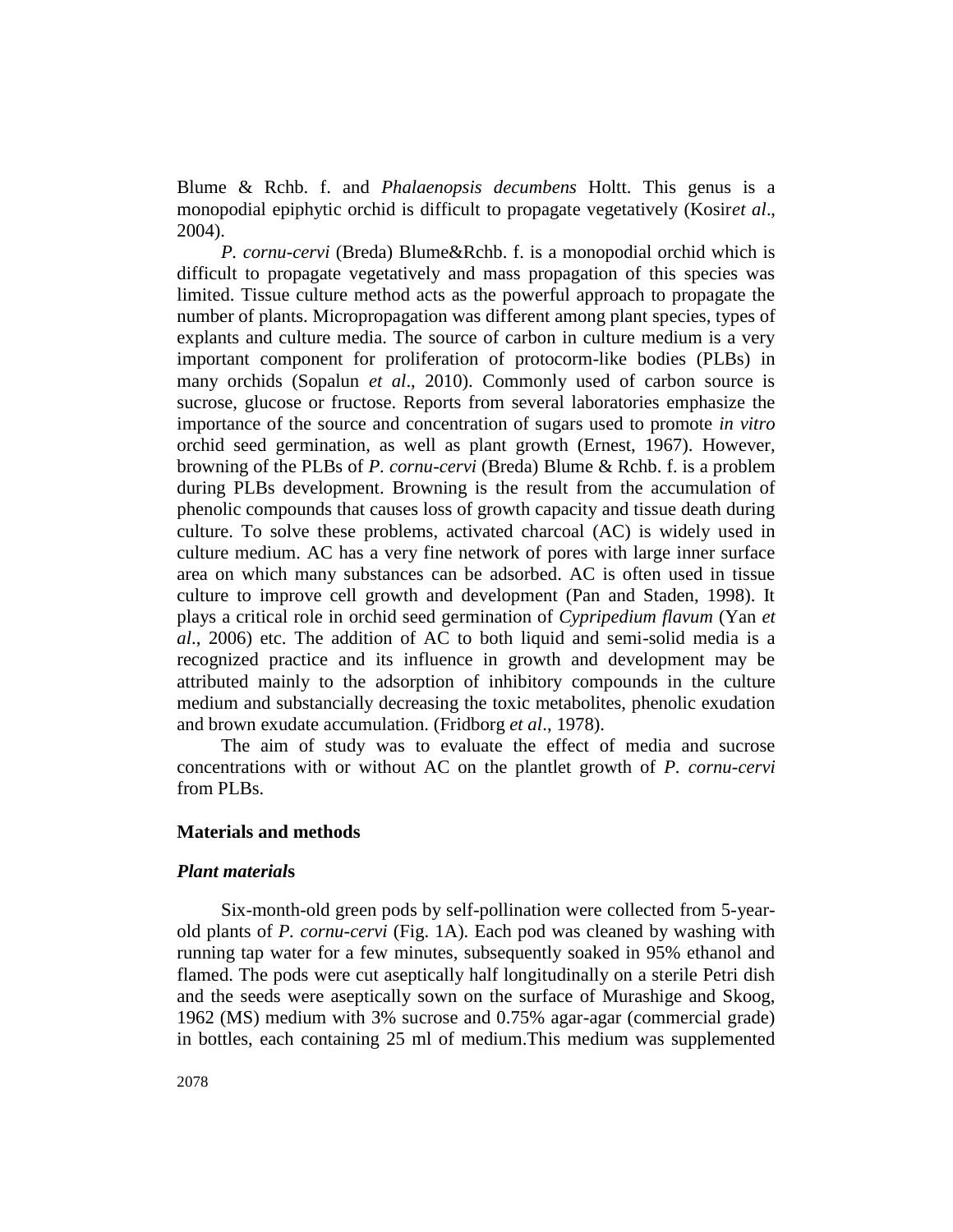with  $15\%$  (v/v) coconut water (CW) to induce protocorms. All cultures were maintained at  $25\pm1$ °C under a 16 h photoperiod with light supplied by coolwhite fluorescent lamps at an intensity of 10  $\mu$ mol m<sup>-2</sup> s<sup>-1</sup> photosynthetic photon flux density (PPFD). After 2 to 3 months of culture, these seeds germinated into protocorms at GI4 (about 5 mm-long) (Fig. 1B). These wounded protocorms segments were cultured on 1/2 MS medium supplemented with 0.1 mg/l NAA and 0.1 mg/l TDZ combination for induction of protocormlike bodies (PLBs).

## *Effect of media formula and sucrose concentrations with or without activated charcoal on the plantlet growth of P. cornu-cervi*

The PLBs (Fig. 1C) were excised and transferred to New Dogashima (ND) medium (Tokuhara and Mii, 1993) or MS medium supplemented with 0, 2, 3 or 4% sucrose with or without 0.2% (w/v) activated charcoal (AC) for plantlet regeneration. All culture media were added with  $15\%$  (v/v) coconut water (CW). The culture medium was solidified with 0.75% agar-agar (commercial grade). The pH of the ND and MS medium were adjusted to 5.2 and 5.6, respectively with 1 N KOH or 1 N HCl prior to autoclaving for 15 min at 121 °C. Whole explants were placed on the surfaces of these medium and the cultures were maintained at  $25\pm1\degree C$  under a 16 h photoperiod with light supplied by cool-white fluorescent lamps at an intensity of 10  $\mu$ mol m<sup>-2</sup> s<sup>-1</sup> photosynthetic photon flux density (PPFD).

The survival percentage [% survival= (number of survival plantlets/number of total PLBs inoculated) x 100], fresh weight, plantlet height, number of leaves per plantlet, leaf length, leaf width, number of roots per plantlet and root length were calculated, recorded and statistically compared after 5 months of culture using completely randomized design (CRD).Analysis of variance and Duncan's multiple range test were used for comparison among treatment means. At least twenty cultures were raised for each treatment and all experiments were repeated two times.

### *Transplantation of plantlets*

Plantlets were rinsed thoroughly with tap water to remove residual nutrients and agar from the plant body. The plantlets were then transplanted to pots containing sphagnum moss. The seedlings were grown in the net house with about 60% shading and 80% relative humidity. The young plants were sprayed with water twice a day.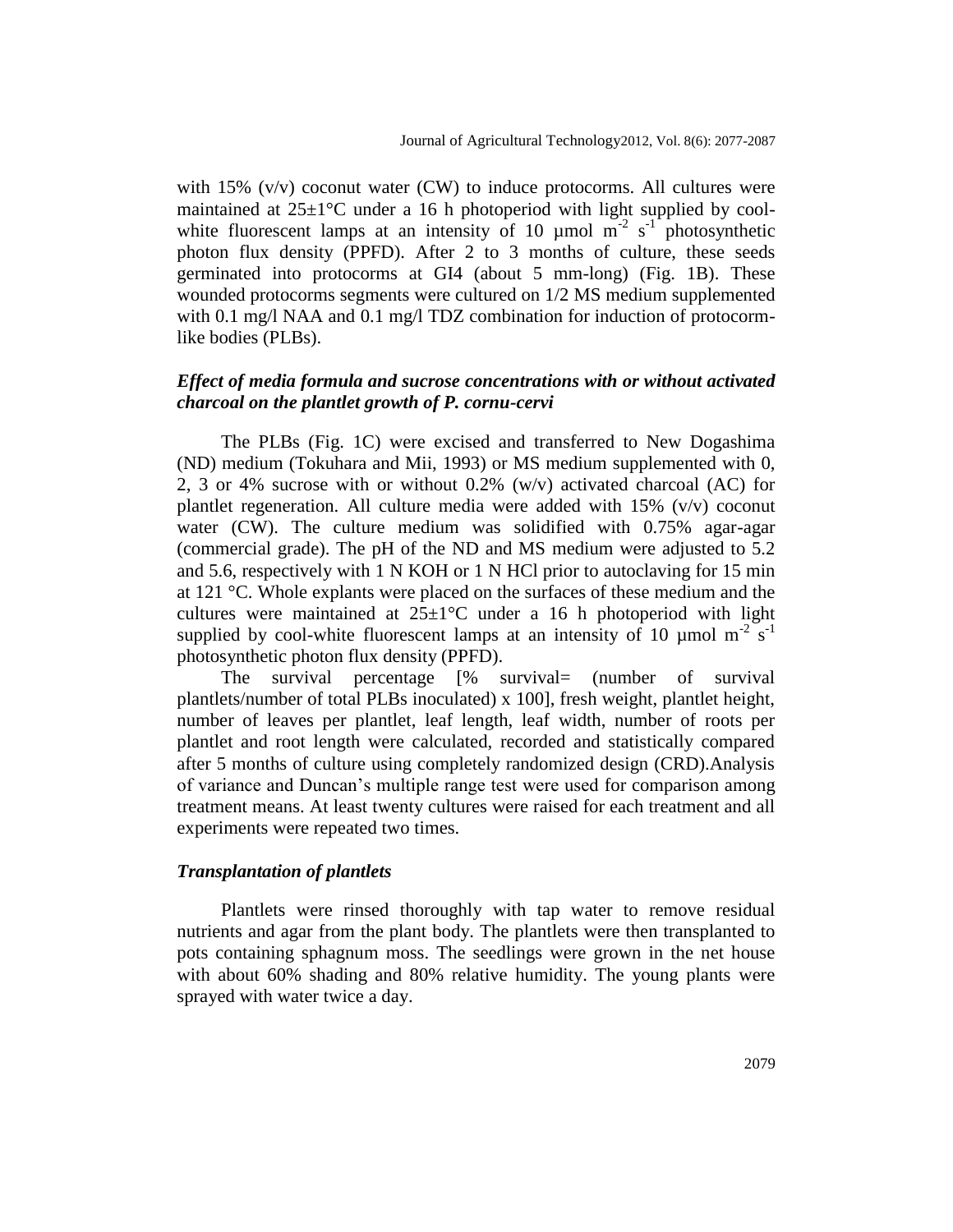## **Results**

The PLBs were excised and transferred to ND or MS medium supplemented with various concentrations of sucrose (0, 2, 3 and 4%) with or without the presence of AC for development of plantlets. Here also the presence of AC in the medium resulted in a better response than medium containing sucrose alone.

The PLBs grow on both ND and MS agar medium. Significant differences were observed between culture media and concentrations of sucrose for survival rate, fresh weight, plantlet height (Table 1), number of leaves per plantlet, leaf length, leaf width, number of roots per plantlet and root length (Table 2). PLBs enlarged in their size after 2 month of cultured, subsequent to development into small plantlets after 3 month of culture. To study the type of media and effect of carbon sources on plant regeneration from PLBs, different concentrations of sucrose were added in the medium. Higher concentration of sucrose being tested gave a higher fresh weight than lower concentration (Table 1).

In our study, the sucrose concentration of media affected the survival rate of plantlets from PLBs in both media containing with or without AC. On the other hand, survival rate of plantlets on media without sucrose was decreased. However, a critical problem during culture is that tissue browning resulting from phenolic accumulation occurs and this causes loss of growth capacity (Table 1). This important problem could be solved using 0.2% AC as a medium addendum.

Of the sixteen different media used, the best result is obtained when PLBs segments were cultured on ND medium supplemented with 4% sucrose with AC (Table 1, 2). After 5 months of culture, sucrose at 0, 2, 3 or 4% concentration showed significant potency of plantlet growth in *P. cornu-cervi.* On this medium, 100% cultures responded and the seedlings showed comparatively faster growth. The survival rate of PLBs cultured on ND, MS, ND medium supplemented with AC or MS medium supplemented with AC was about 70-90%, 75-90%, 95-100% and 85-89% respectively.

In this present study, ND medium supplemented with 4% sucrose and containing AC gave the highest survival rate (100%), plantlet height (10.9 mm), fresh weight (1.309g), number of leaves per plantlet (6.1 leaves), leaf length (33.85 mm) leaf width (13.45 mm), number of roots per plantlet (8.9 roots) and root length (30.2 mm) (Figure 2D). Therefore, this medium was suitable for the conversion of PLBs into plantlets. The sucrose concentration in both culture media affected the survival rate, plantlet height and fresh weight of plantlets from PLBs. On the other hand, development of plantlets on culture media with sucrose was better than without.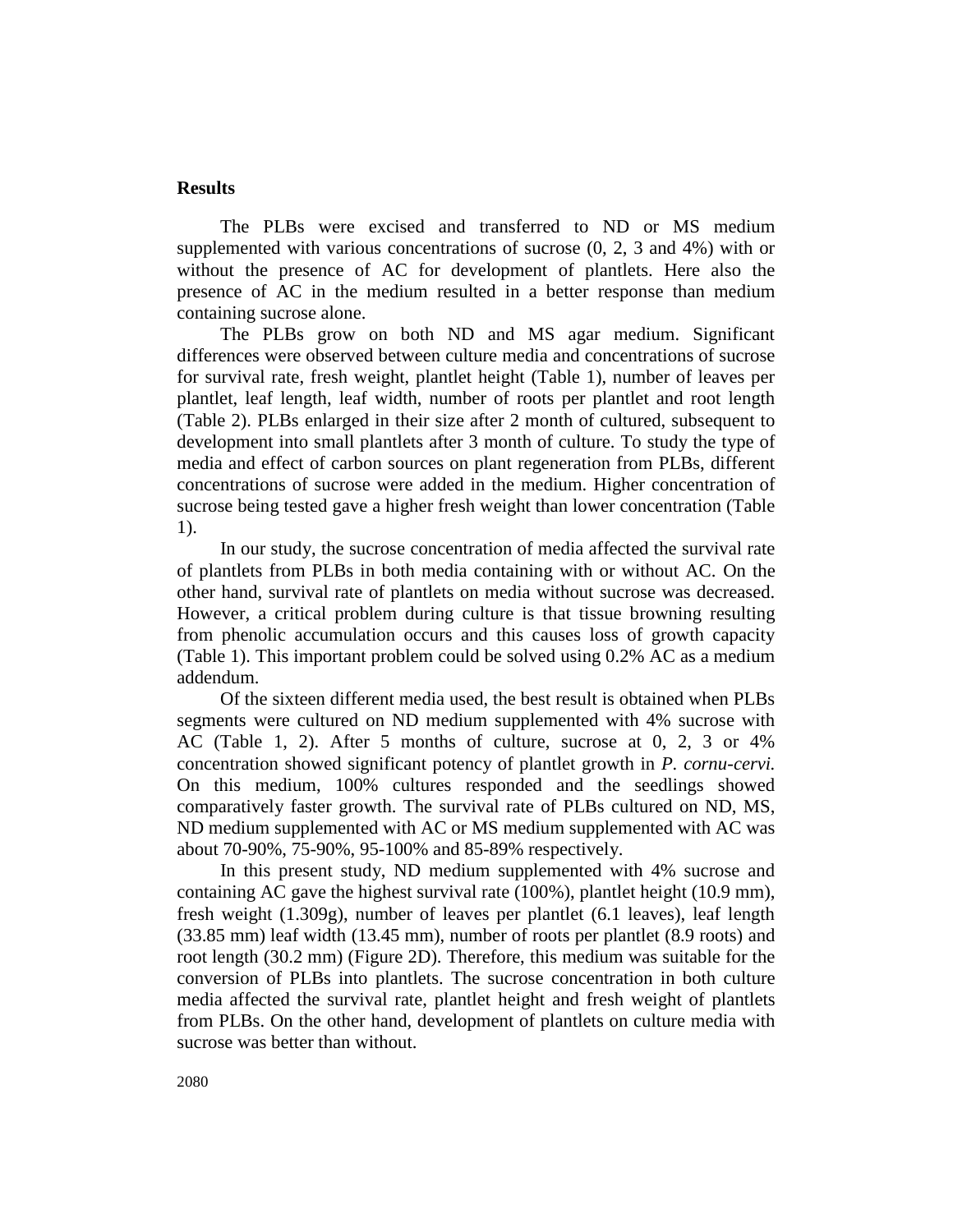An early response of PLBs was the production of phenolic exudates from the cut ends and intense browning of the surrounding ND or MS media (Fig. 2A-B), during the first 2 months. However, this did not inhibit the development of PLBs, which were embedded in AC containing media (Fig. 2C-E). In this present study, AC in media seems to reduce exudates caused inhibition because they enhanced PLBs development. PLBs converted into healthy plants with well-developed leaves and roots when cultured on medium supplemented with AC and kept under a 16-h photoperiod for 5 months. In treatments without AC, slow growth was observed. In this report the *P. cornu-cervi* plantlets had greater height on ND medium containing AC than all other treatments. Effect of AC was observed on the root formation. PLBs developed into plants with well-developed 8.9 roots and 30.2 mm root length per plantlet when cultured on ND medium containing 4% sucrose and supplemented with AC (Fig. 2D). The regenerated PLBs easily developed into plantlets on this medium. The results showed that AC adsorbed phenolic compound on modified ND or MS medium. The survival rate of plantlets was increased when AC was added into ND or MS medium. AC addition in culture medium of *P. cornu-cervi* plantlets may cause better development of root and aerial parts of plants without any addition of exogenous auxins and/or cytokinin.

After 6 months of culture on ND medium supplemented with 4% sucrose and containing AC, complete plantlets were formed. Fully developed plantlets rooted well *in vitro* with good shoot and root formation (Fig. 2D). Plantlets (Fig. 3A) were removed from the bottle, washed twice with tap water to remove traces of agar and transplanted into pots filled with sphagnum moss. They were successfully acclimatized and grown in net house with about 60% shading and 80% relative humidity. After 2 months, survival was 100% from 100 plantlets (Fig. 3B). There were no obvious differences in morphology of plantlets and no phenotypic variations were observed among them during their vegetative growth. There is a regenerated plant flowered normally 3 months after transfer to greenhouse (Fig. 3C).

The present study was the first report to show that PLBs can be induced from wounded protocorm segments of *P. cornu-cervi* on 1/2 MS medium supplemented with 0.1 mg/l NAA and 0.1 mg/l TDZ combination. The use of media supplemented with suitable sucrose and containing AC was also effective for development of PLBs into complete plantlets. One advantage of this medium is that it does not require any addition of hormones. This protocol is simple, inexpensive and brings about the production of plantlets. This research has demonstrated that of *P. cornu-cervi* can be successfully propagated via PLBs induction and development into complete plantlets.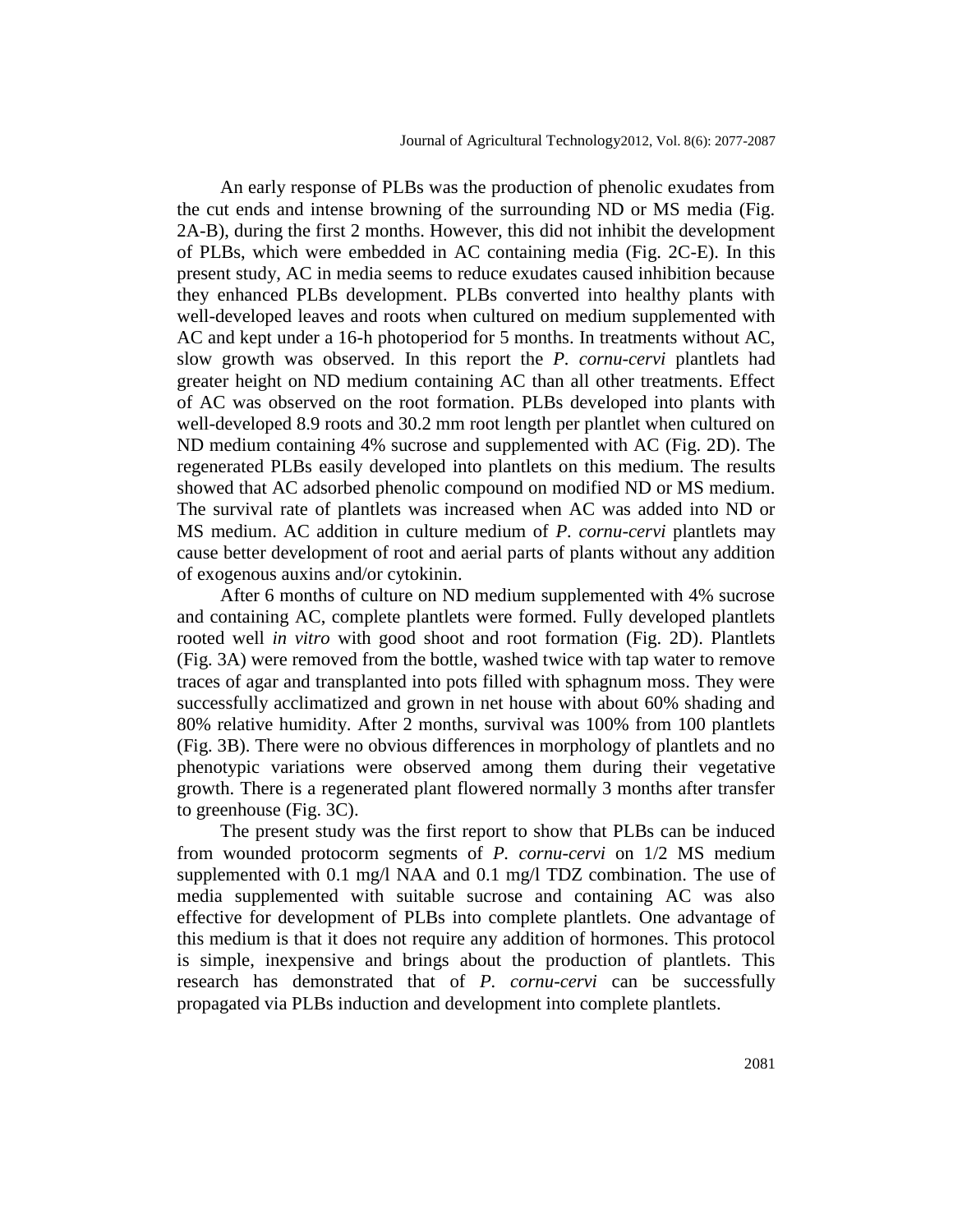

**Fig. 1.** A 6-month-old green pod of *P. cornu-cervi*; A), asymbiotic germination of seeds from pod after 2 months of culture on MS medium supplemented with 15% CW (bar=1 cm); B), development of new PLBs from culturing wounded protocorm on ½ MS medium containing 0.1 mg/l NAA and 0.1 mg/l TDZ (bar=1 cm); C).



**Fig. 2.** Five-month-old plantlets converted from the protocorm-derived PLBs on ND medium **1** supplemented with 3% sucrose; A), MS medium supplemented with 3% sucrose; B), ND medium containing 3% sucrose and supplemented with AC; C), ND medium containing 4% sucrose and supplemented with AC; D) and MS medium containing 3% sucrose and supplemented with AC; E) (bar=1 cm).



**Fig. 3.** Plantlets were obtained after 6 months of culture on ND medium supplemented with 4% sucrose and containing AC; A), 2-months-old; B) and 3-months-old acclimatized plantlets grown in the net house; C (bar=1 cm).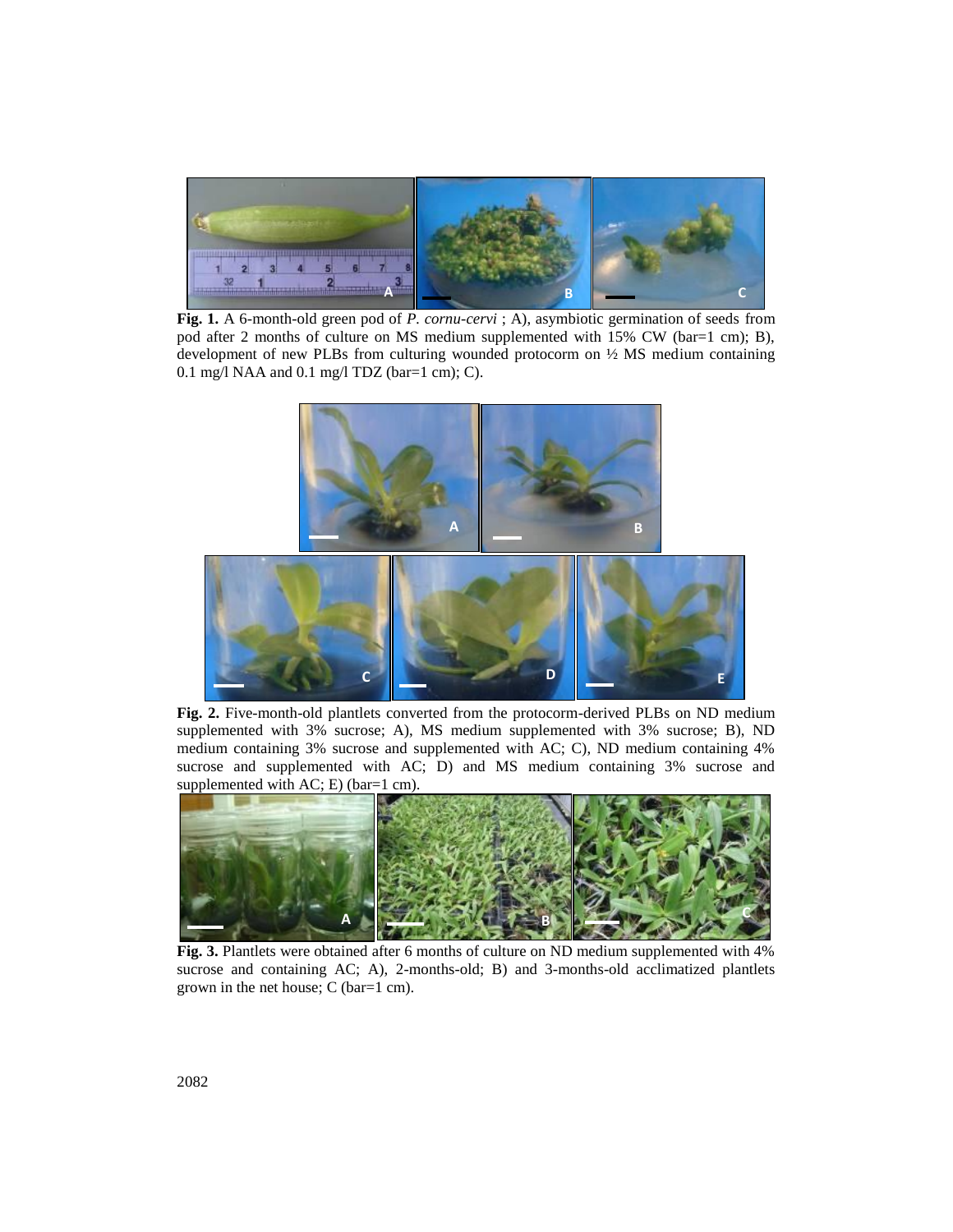| Media              | Sucrose $(\% )$          | Survival rate $(\% )$ | <b>Plantlet height</b>       | <b>Fresh weight</b>             |  |  |
|--------------------|--------------------------|-----------------------|------------------------------|---------------------------------|--|--|
|                    |                          |                       | (mm)                         | (g)                             |  |  |
|                    |                          |                       | (Mean± S.E.)                 | (Mean $\pm$ S.E.)               |  |  |
| Without            |                          |                       |                              |                                 |  |  |
| activated charcoal |                          |                       |                              |                                 |  |  |
| ND                 | $\overline{0}$           | 70.00                 | $5.1 \pm 0.10^h$             | $0.260 \pm 0.01$ <sup>g</sup>   |  |  |
|                    | $\overline{c}$           | 80.00                 | $6.3 \pm 0.15$ <sup>g</sup>  | $0.360 \pm 0.02$ <sup>fg</sup>  |  |  |
|                    | 3                        | 100.00                | $7.1 \pm 0.10$ <sup>f</sup>  | $0.494 \pm 0.03$ <sup>def</sup> |  |  |
|                    | $\overline{\mathcal{L}}$ | 90.00                 | $7.2 \pm 0.13$ <sup>f</sup>  | $0.561 \pm 0.04$ <sup>de</sup>  |  |  |
| MS                 | $\boldsymbol{0}$         | 75.00                 | $4.3 \pm 0.21$ <sup>i</sup>  | $0.240 \pm 0.09$ <sup>g</sup>   |  |  |
|                    | $\frac{2}{3}$            | 94.44                 | $4.2 \pm 0.36^{\mathrm{i}}$  | $0.248 \pm 0.02$ <sup>g</sup>   |  |  |
|                    |                          | 92.86                 | $3.7 \pm 0.15^i$             | $0.392 \pm 0.03$ <sup>efg</sup> |  |  |
|                    | $\overline{4}$           | 90.00                 | $4.2 \pm 0.20^1$             | $0.311 \pm 0.03$ <sup>fg</sup>  |  |  |
| With               |                          |                       |                              |                                 |  |  |
| activated charcoal |                          |                       |                              |                                 |  |  |
| ND                 | $\theta$                 | 95.00                 | $9.4 \pm 0.16^{bc}$          | $0.601 \pm 0.05$ <sup>d</sup>   |  |  |
|                    | $\overline{c}$           | 95.00                 | $10.1 \pm 0.18^b$            | $0.785 \pm 0.07$ <sup>c</sup>   |  |  |
|                    | 3                        | 100.00                | $10.0 \pm 0.00^b$            | $0.998 \pm 0.07^b$              |  |  |
|                    | $\overline{4}$           | 100.00                | $10.9 \pm 0.31$ <sup>a</sup> | $1.309 \pm 0.10^a$              |  |  |
| MS                 | $\boldsymbol{0}$         | 85.00                 | $7.9 \pm 0.38$ <sup>ef</sup> | $0.370 \pm 0.06$ <sup>efg</sup> |  |  |
|                    | $\overline{c}$           | 100.00                | $7.4 \pm 0.37$ <sup>f</sup>  | $0.498 \pm 0.07$ <sup>def</sup> |  |  |
|                    | 3                        | 100.00                | $9.1 \pm 0.62$ <sup>cd</sup> | $0.503 \pm 0.07$ <sup>def</sup> |  |  |
|                    | $\overline{4}$           | 88.88                 | $8.4 \pm 0.40^{\text{de}}$   | $0.595 \pm 0.13$ <sup>d</sup>   |  |  |

**Table 1.** Survival rate and plantlet growth from PLBs of *P. cornu-cervi* after 5 months of culture on 2 media with 4 levels of sucrose.

Similar letters within columns mean no significant difference at *P ≤* 0.05 by DMRT.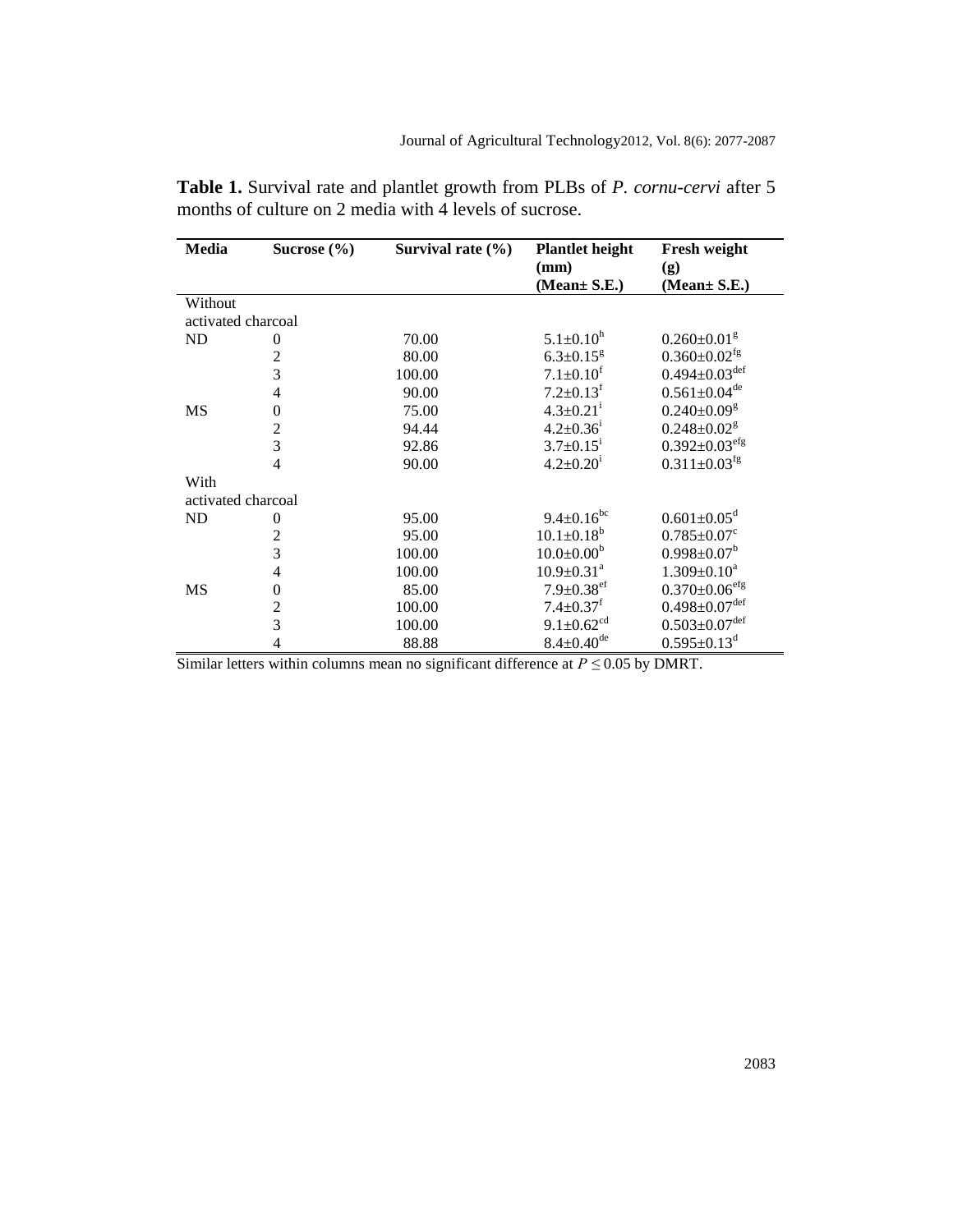| <b>Media</b>                                    | <b>Sucrose</b><br>$\frac{9}{6}$ | No.of<br>leaves/<br>plantlet  | leaf<br>length<br>(mm)<br>$(Mean \pm S.E.)$ | leaf width (mm)<br>$(Mean \pm S.E.)$ | No.of roots/<br>plantlet<br>$(Mean \pm S.E.)$ | root length<br>(mm)<br>$(Mean \pm S.E.)$ |  |
|-------------------------------------------------|---------------------------------|-------------------------------|---------------------------------------------|--------------------------------------|-----------------------------------------------|------------------------------------------|--|
| $(Mean \pm S.E.)$<br>Without activated charcoal |                                 |                               |                                             |                                      |                                               |                                          |  |
| ND                                              | $\theta$                        | $5.7 \pm 0.30^{\rm bc}$       | $16.95 \pm 0.73$ <sup>def</sup>             | $6.90 \pm 0.29$ hi                   | $3.9 \pm 0.35$ <sup>fgh</sup>                 | $8.25 \pm 0.37$ <sup>de</sup>            |  |
|                                                 | $\overline{2}$                  | $6.2 \pm 0.36^{\text{abc}}$   | $18.90 \pm 1.08$ bcde                       | $8.45 \pm 0.41$ <sup>efg</sup>       | $5.1 \pm 0.31$ <sup>efg</sup>                 | $16.70 \pm 1.47$ <sup>c</sup>            |  |
|                                                 | 3                               | $6.9 \pm 0.23^{ab}$           | $21.35 + 1.50^b$                            | $11.30 + 0.50^b$                     | $6.5 \pm 0.50$ <sup>cd</sup>                  | $24.40 + 2.77$ <sup>b</sup>              |  |
|                                                 | $\overline{4}$                  | $6.4 \pm 0.58$ <sup>abc</sup> | $17.10 \pm 1.09$ <sup>cdef</sup>            | $10.00 \pm 0.45^{\text{bcd}}$        | $5.7+0.42^{\text{de}}$                        | $25.75 + 2.21^b$                         |  |
| <b>MS</b>                                       | $\overline{0}$                  | $7.0 \pm 0.52$ <sup>a</sup>   | $13.35 \pm 0.53$ <sup>fg</sup>              | $6.70 \pm 0.32$ <sup>1</sup>         | $3.7 \pm 0.30$ <sup>gh</sup>                  | $4.45 \pm 0.64$ <sup>e</sup>             |  |
|                                                 | $\overline{2}$                  | $6.3 \pm 0.26$ <sup>abc</sup> | $13.30 \pm 0.46$ <sup>fg</sup>              | $7.05 \pm 0.34$ <sup>ghi</sup>       | $4.0 \pm 0.37$ <sup>fgh</sup>                 | $6.45 \pm 0.65$ <sup>e</sup>             |  |
|                                                 | 3                               | $6.6 \pm 0.31$ <sup>abc</sup> | $16.00+0.75$ <sup>ef</sup>                  | $8.10+0.19$ <sup>fghi</sup>          | $5.2 \pm 0.42$ <sup>def</sup>                 | $6.00+0.81$ <sup>e</sup>                 |  |
|                                                 | $\overline{4}$                  | $6.4 \pm 0.31^{\text{abc}}$   | $11.70 + 0.47$ <sup>g</sup>                 | $7.10+0.25^{ghi}$                    | $4.9 + 0.35$ <sup>efg</sup>                   | $4.15 \pm 0.64$ <sup>e</sup>             |  |
| With activated charcoal                         |                                 |                               |                                             |                                      |                                               |                                          |  |
| ND                                              | $\mathbf{0}$                    | $6.0 \pm 0.21$ <sup>abc</sup> | $20.90 \pm 1.45$ <sup>bc</sup>              | $10.45 + 0.67$ <sup>bc</sup>         | $4.4 \pm 0.22$ <sup>efg</sup>                 | $12.75 \pm 0.93$ <sup>cd</sup>           |  |
|                                                 | $\overline{c}$                  | $6.6 \pm 0.52$ <sup>abc</sup> | $31.55 \pm 1.87$ <sup>a</sup>               | $14.05 \pm 0.65^{\mathrm{a}}$        | $7.1 \pm 0.43$ <sup>bc</sup>                  | $25.20 + 2.12^b$                         |  |
|                                                 | 3                               | $6.4 \pm 0.31^{\rm abc}$      | $30.95 \pm 1.01^{\text{a}}$                 | $13.10 + 0.42^a$                     | $8.3 + 0.65^{ab}$                             | $21.35 + 2.14^b$                         |  |
|                                                 | 4                               | $6.1 \pm 0.28$ <sup>abc</sup> | $33.85 \pm 1.63^{\circ}$                    | $13.45 \pm 0.39^a$                   | $8.9 \pm 0.50^a$                              | $30.20 \pm 1.85^{\text{a}}$              |  |
| <b>MS</b>                                       | $\overline{0}$                  | $5.4 \pm 0.37$ <sup>c</sup>   | $18.10\pm0.89$ <sup>bcde</sup>              | $8.25 \pm 0.42$ <sup>efgh</sup>      | $2.9 \pm 0.31^{\rm h}$                        | $5.15 \pm 0.65^{\circ}$                  |  |
|                                                 | $\mathbf{2}$                    | $7.0 \pm 0.33$ <sup>a</sup>   | $21.80 \pm 1.77$ <sup>b</sup>               | $9.65 \pm 0.56$ <sup>cde</sup>       | $4.2 \pm 0.36$ <sup>fgh</sup>                 | $7.70 \pm 0.90^e$                        |  |
|                                                 | 3                               | $6.8 \pm 0.29$ <sup>ab</sup>  | $21.15 \pm 1.28$ <sup>b</sup>               | $10.70 \pm 0.55$ <sup>bc</sup>       | $4.9 \pm 0.38$ <sup>efg</sup>                 | $8.65 \pm 1.24$ <sup>de</sup>            |  |
|                                                 | $\overline{4}$                  | $7.2 + 0.42^a$                | $20.10+1.95bcd$                             | $9.00+0.66$ <sup>def</sup>           | $5.3 \pm 0.83^{\text{def}}$                   | $8.90 + 2.12$ <sup>de</sup>              |  |

**Table 2.** Leaf and root growth from PLBs of *P. cornu-cervi* after 5 months of culture on 2 media with 4 levels of sucrose with or without activated charcoal

Similar letters within columns mean no significant difference at  $P \le 0.05$  by DMRT.

### **Discussion**

ND medium supplemented with 4% sucrose and containing AC gave the highest survival rate, plantlet height, fresh weight, number of leaves per plantlet, leaf length, leaf width, number of roots per plantlet and root length. This medium was suitable for the conversion of PLBs into plantlets. Generally, 2-4% w/v sucrose was used as carbon source in culture medium. These results suggest that the growth of monopodial orchid is influenced by sucrose and the optimal concentration of sucrose depended on species. The optimum medium composition was important for successful micropropagation. *In vitro* condition has low  $CO<sub>2</sub>$  concentration and not sufficient light energy. So carbon sources are very important components for *in vitro* culture. Sucrose is widely used but there are other sugars that are also used for orchid culture, such as glucose, fructose, sorbitol, maltose and trehalose (Islam *et al*., 1998). In addition to somatic embryogenesis, the carbohydrate source has also been reported to be an important parameter in the conversion of embryos to plantlets. Jheng *et al*. (2006) reported that higher concentrations (1 and 2%) of the different types of carbohydrate source (sucrose, maltose and trehalose) being tested gave a higher fresh weight than lower concentration (0.5%). The source of carbon is a very important component in *in vitro* culture media. Carbon sources are added to the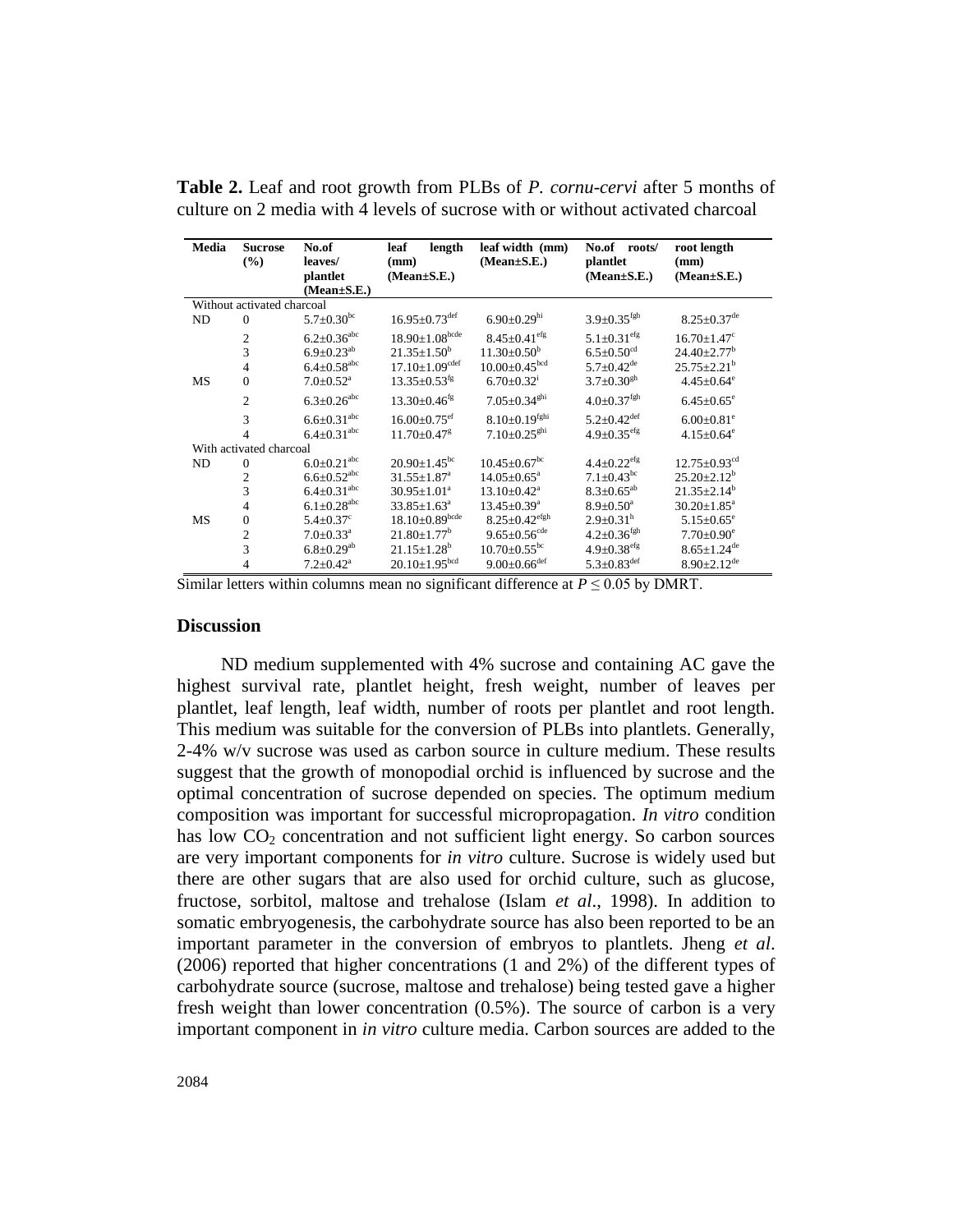culture medium because of light energy deficiency and low  $CO<sub>2</sub>$  concentration present in *in vitro* conditions. Plants cultures *in vitro* often show a low photosynthetic rate and incomplete autotrophy (Faria *et al*., 2004). Sugar acts as a carbon and energy source and also acts as an osmotic regulator in the induction medium. Sucrose is commonly used in tissue culture media. Faria *et al*. (2004) reported that the presence of 6% sucrose in the medium was the most efficient treatment for increasing height and fresh weight of *Dendrobium nobile in vitro* culture.

Browning or blackening of cultured explants caused by wounding. This activity promoted the formation of phenolic substances under the control of polyphenol oxidase. Tanaka and Sakanishi (1977) reported that phenolic exudation caused poor regeneration capacity in *Phalaenopsis* tissue culture. This inhibitory effect may be related to the size and differential sensitivity of various explants (Seeni and Latha, 1992). In this present study, AC in media seems to reduce exudates caused inhibition because they enhanced PLBs development. PLBs converted into healthy plants with well-developed leaves and roots when cultured on medium supplemented with AC and kept under a 16-h photoperiod for 5 months.

In plant tissue culture, AC was widely used to stimulate rooting of micropropagated shoots since it can adsorb both inhibitory substances and cytokinins in the medium. Moreover, it is suggested that the AC favors the establishment of a balance of endogenous auxins and cytokinins that facilitates root formation by decreasing decomposition of endogenous, IAA under light condition (Pan and Staden, 1998). The beneficial effects of AC could be due to positive stimulation of many development processes (Van Winkle and Pullman, 2006) and its ability to absorb the phenolics, which can injure living tissues. Since AC is also known to adsorb gases, it is possible to speculate that some of its effects are ethylene adsorption. Good growth and development of *Phalaenopsis* plantlets *in vitro* were obtained when culture media were supplemented with 0.2% (w/v) AC (Hinnen *et al*., 1989; Ernst, 1994) or 0.5% (v/v) AC (Park *et al*., 2000). Similar observations were also reported with *Vanda coerulea* Griff ex. Lindl (Seeni and Latha, 2000). AC increased the number and the length of roots. AC has beneficial and harmful effects in culture medium, depending upon the medium, explants, and plant growth regulators used. The beneficial effects of AC on tissue responses *in vitro* could be attributed to provide a dark environment by darkening the medium (Dumas and Monteuuis, 1995), adsorption of harmful substances produced by either the media or explant (Fridborg and Eriksson, 1975; Fridborg *et al*., 1978), adsorption of plant growth regulators and other organic compounds (Nissen and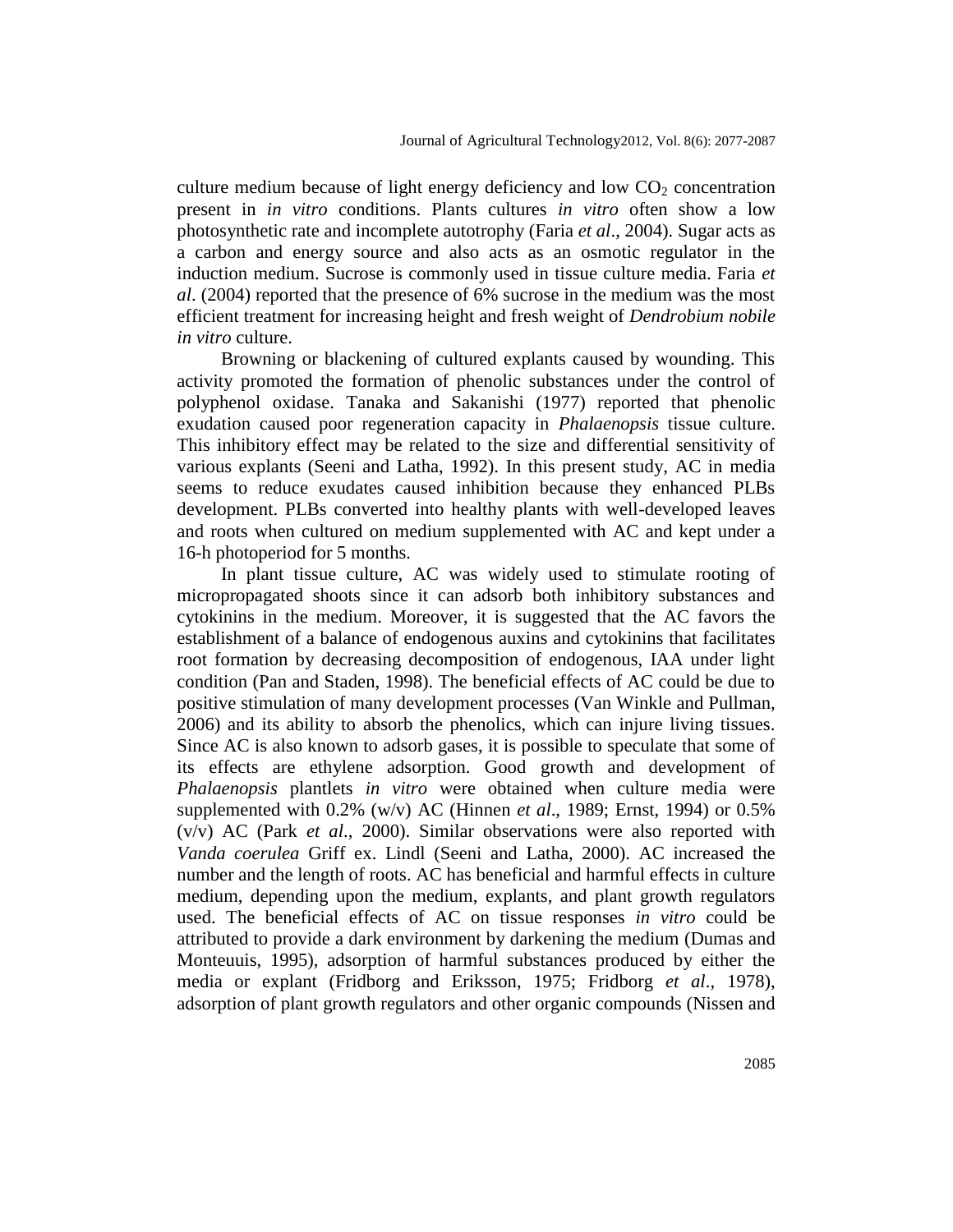Sutter, 1990; Weatherhead *et al*., 1978) or to release of substances naturally present in or adsorbed by AC (Ernst, 1975; Johansson *et al*., 1990).

### **Conclusion**

ND medium supplemented with 4% sucrose and containing AC was suitable for conversion of PLBs of *P.cornu-cervi* into complete plantlets when considering survival rate, plantlet height, fresh weight, number of leaves per plantlet, leaf length, leaf width, number of roots per plantlet and root length.

#### **Acknowledgements**

The authors would like to thank the Office of the Higher Education Commission, Thailand for supporting by grant fund under the program Strategic Scholarships for Frontier Research Network for the Ph.D. Program Thai Doctoral degree for this research and the Graduate School, Prince of Songkla University for financial support.

#### **References**

- Dumas, E. and Monteuuis, O. (1995). In vitro rooting of micropropagated shoots from juvenile and mature *Pinus pinaster* explants: influence of activated charcoal. Plant Cell Tissue and Organ Culture 40:231-235.
- Ernest, R. (1967). Effects of carbohydrate selection on the growth rate of freshly- germinated *Phalaenopsis* and *Dendrobium* seed. American Orchid Society Bulletin 36, 1068-1073.
- Ernst, R. (1975). Studies in asymbiotic culture of orchids. American Orchid Society Bulletin 44:12-18.
- Ernst, R. (1994). Effects of thidiazuron on in vitro propagation of *Phalaenopsis* and *Doritaenopsis* (Orchidaceae). Plant Cell Tissue and Organ Culture 39:273-275.
- Faria, R.T., Rodrigues, F.N., Oliveira, L.V.R. and Müller, C. (2004). *In vitro Dendrobium nobile* plant growth and rooting in different sucrose concentrations. Horticultura Brasileira 22(4):780-783.
- Fridborg, G. and Eriksson, T. (1975). Effects of activated charcoal on morphogenesis in plant tissue cultures. Physiologia Plantarum 34:306-308.
- Fridborg, G., Pedersen, M.L. and Eriksson, T. (1978) .The effect of activated charcoal on tissue cultures: adsorption of metabolites inhibiting morphogenesis. Physiologia Plantarum 43: 104-106.
- Hinnen, M.G.H., Pierik, R.L.M. and Bronsema, F.B.F. (1989). The influence of macronutrients and some other factors on growth of *Phalaenopsis* hybrid seedling *in vitro*. Scientia Horticulturae 41:105-116.
- Islam, M.O., Ichihashi, S. and Matsui, S. (1998). Control of Growth and Development of protocorm-like bodies derived from callus by carbon sources in *Phalaenopsis*. Plant Biotechnology 15:183-187.
- Jheng, F.Y., Do, Y.Y., Liauh, Y.W., Chung, J.P. and Huang, P.L. (2006). Enhancement of growth and regeneration efficiency from embryogenic callus cultures of *Oncidium* 'Gower Ramsey' by adjusting carbohydrate sources. Plant Science 170:1133-1140.